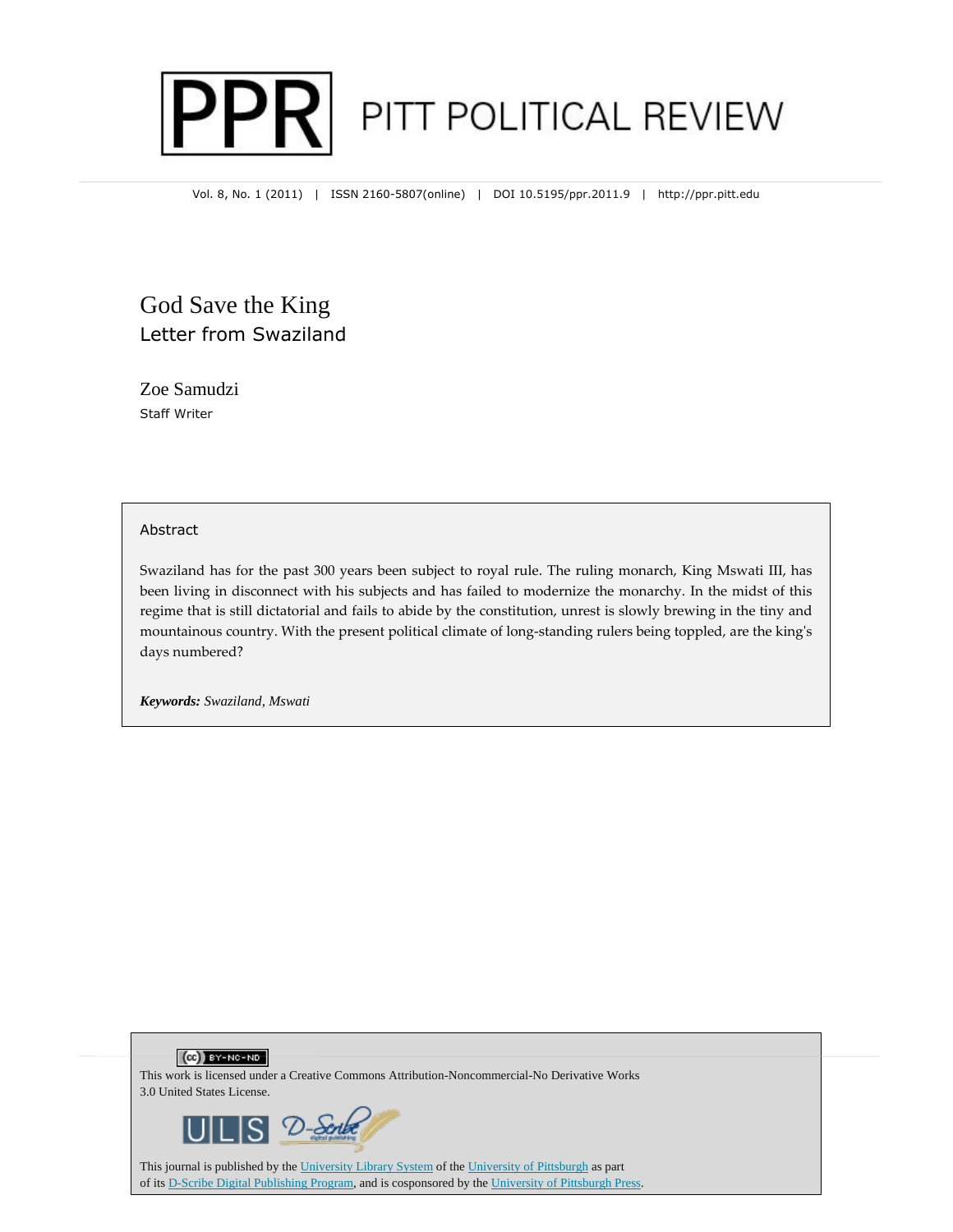## God Save the King Letter from Swaziland

### Zoe Samudzi

#### Staff Writer

On June 6, 2010, I finally arrived in Mbabane, the capital of Swaziland. Mbabane is a beautiful, hilly city with its own third world charm partially encircled by the Drakensberg mountain range. Its inhabitants, like most other Africans, are warm and friendly, fully embracing the spirit of *ubuntu*, the philosophy of compassion and humanity. But beyond the country's stereotypically "African" characteristics, there was a political climate that I had yet to discover.

Claiming the title of Africa's last absolute monarchy, the tiny Kingdom of Swaziland is led by His Majesty King Mswati III, born Makhosetive Dlamini. He was crowned king at age eighteen after the death of his father, King Sobhuza II, in 1986. On paper, Swaziland is a "unitary, sovereign, democratic kingdom"; however, politics differ greatly in practice. Constitutionally, the king's powers are extensive. He may select and remove key members of the government, including the Prime Minister, cabinet secretaries, the Attorney General and chief civil servants, among others. $<sup>1</sup>$  Like in the United States, there</sup> are governmental checks and balances to ensure that the king does not abuse his powers. Unfortunately, these constraints are somewhat ineffective, and Mswati frequently acts with immunity because his rule is absolute. The political process is extremely opaque because the governmental power lies in the hands of a limited number of people, and despite constitutional reforms in 2005, little has changed.

The supposed democracy is, at best, an oligarchy, but it often resembles a political hegemony. In 1973, Mswati's father King Sobhuza II, believing that growing political opposition was a nationally destabilizing force, declared a state of emergency. He suspended the constitution, effectively banning all political opposition and ensuring that the power of the monarchy was uncontested and absolute.<sup>2</sup> Although the 2005 constitutional reforms were intended to limit the power of the king and allow for opposition, parties are still outlawed and the king's rule remains absolute.

As an example of this crackdown on rival parties, an opposition leader and engineering student, Sipho Jele, was arrested and killed last year allegedly while in police custody. Police forces first arrested him for illegally wearing a shirt supporting the People's United Democratic Movement, one of the banned political parties. Government-run Swazi newspapers, such as the Times of Swaziland, reported the death as a suicide. $3$  His supporters and human rights organizations, however, are unconvinced that he hung himself while in prison, comparing his death to some of the "accidental deaths" that occurred during the days of South African apartheid.<sup>4</sup>

King Mswati's lavish lifestyle befits his status as royalty. While driving home from working at Swaziland's tuberculosis hospital, we passed a large gated mansion surrounded by armed military and security personnel. My coworker told me that this was one of King Mswati's smaller estates. I was surprised that his home was only a mile or two from a tiny slum village. This bears some resemblance to the adjacency of government buildings in many other cities to some of the area's poorest neighborhoods. The Kibera slum in Nairobi, Kenya, for example, is only three miles from the city center. There are about 170,000 residents, most of whom have very limited or no access to potable or running water, electricity, adequate health care, education, and proper sanitation.<sup>5</sup> Though the capital cities in developed and developing nations are not readily comparable to the squalor of Kibera or some areas of Swaziland, there is a large disparity between the wealth of many leaders and the poverty that exists within their countries.

A tradition called the King's Crawl illustrates Mswati's disconnect. According to the story, Mswati wanted visiting diplomats to kneel before him. Knowing they would refuse, he made the entrance to the meeting hall particularly low so that when visitors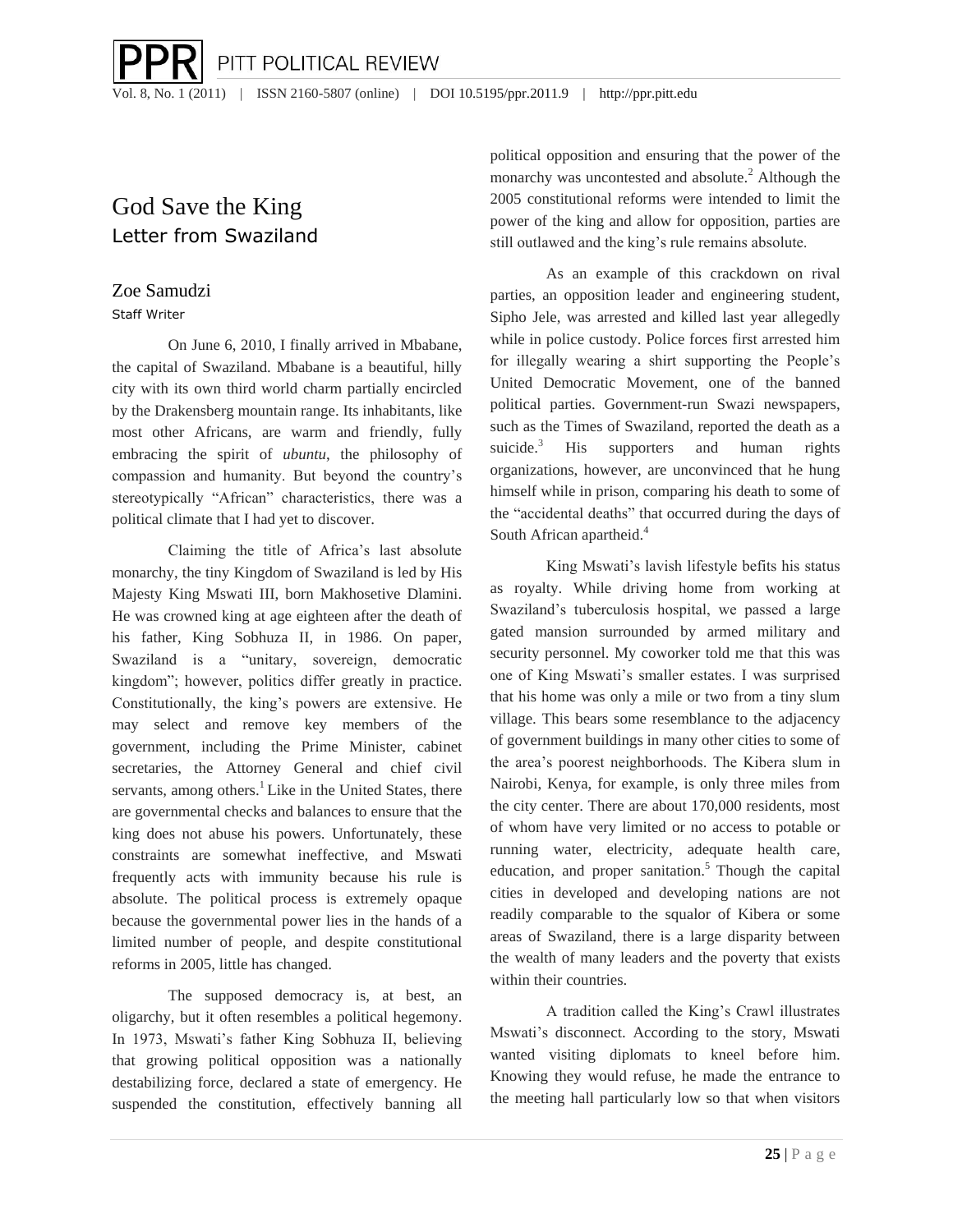# $\overline{a}$ PITT POLITICAL REVIEW

Vol. 8, No. 1 (2011) | ISSN 2160-5807 (online) | DOI 10.5195/ppr.2011.9 | http://ppr.pitt.edu

entered, they were forced to crouch or appear to be kneeling. He routinely spends millions of dollars on family vacations around the world while the populace lives in poverty. In newspaper articles, a discussion of a slight economic downturn would be followed on the next page by color photos of the royal family vacationing in Italy following Princess Sikhanyiso Dlamini's graduation from Biola University in California. Mswati also renovates his palaces, often at public expense. When there were calls for cuts to the royal family's spending because of a government budget deficit, Mswati increased the royal budgetary allocation by 24 percent to \$31 million, \$8 million more than the government's funding to HIV/AIDS programs.<sup>6</sup> In 2008, Forbes magazine ranked the king as the world's fifteenth richest monarch, with a net worth of \$200 million. This figure does not include the \$10 billion trust fund left by King Sobhuza.<sup>7</sup> The disparity between the king and the majority of the Swazi population (more than two-thirds of which live on less than \$1 a day) is compounded by the fact that the king is exempt from paying taxes, giving him no legal obligation to be charitable.

There is not only a tremendous wealth disparity between the king and his subjects, but there is also a contradiction between the lifestyle he espouses and the one that he maintains. Swaziland suffers from one of the world's highest rates of HIV/AIDS, with an estimated 40 percent of the adult population infected, and one of the lowest life expectancies of 46 years. After largely ignoring the epidemic, the king finally declared AIDS a national disaster after it had begun to cripple the Swazi population. In 2001, he reinstituted the *umchwasho* chastity ritual, which called for all girls under 18 to be abstinent for five years and for all girls to wear tassels around their waist, effectively displaying their virginity.<sup>8</sup> It was widely criticized, namely because the king ignored his own policy by becoming engaged to a seventeen-year-old girl during this time an act he punished himself for by giving her family one cow, the standard punishment for men who had sex with young girls under the rite of *umchwasho*. The practice ended prematurely in 2005.

Part of Swaziland's HIV awareness campaign includes an emphasis on monogamous relationships, because polygamy and sex with multiple partners are both widely practiced. The king himself has thirteen wives and twenty-three children, not including his extra-marital affairs, which are not widely known and rarely discussed. The Reed Dance, a ceremony involving thousands of unmarried girls and women, is a cultural practice where the main objective is to aid the king in selecting another wife that is still practiced. Although Parliament is empowered to pass legislation, their politics and rhetoric mirror those of the king, as he appoints the majority of Parliament members.

The problem of improper economic management by the monarchy recently came to a climax when the International Monetary Fund (IMF) warned of potential economic collapse. Economic growth is very near zero and little revenue is generated from taxes, leading the IMF to report that "government revenue collections are insufficient to cover essential government expenditures."<sup>9</sup> The programs that will be most affected by the financial troubles are health and education services. People newly infected with HIV will be temporarily unable to acquire medication through government programs, and those already on ARVs will receive their medicines on a monthly basis. Swaziland does offer free primary education, an increasingly popular program that benefits thousands of orphans and vulnerable children. With the massive economic downturn, however, the government has been unable to pay school fees for these children, thousands



*Photo: Zoe Samudzi*